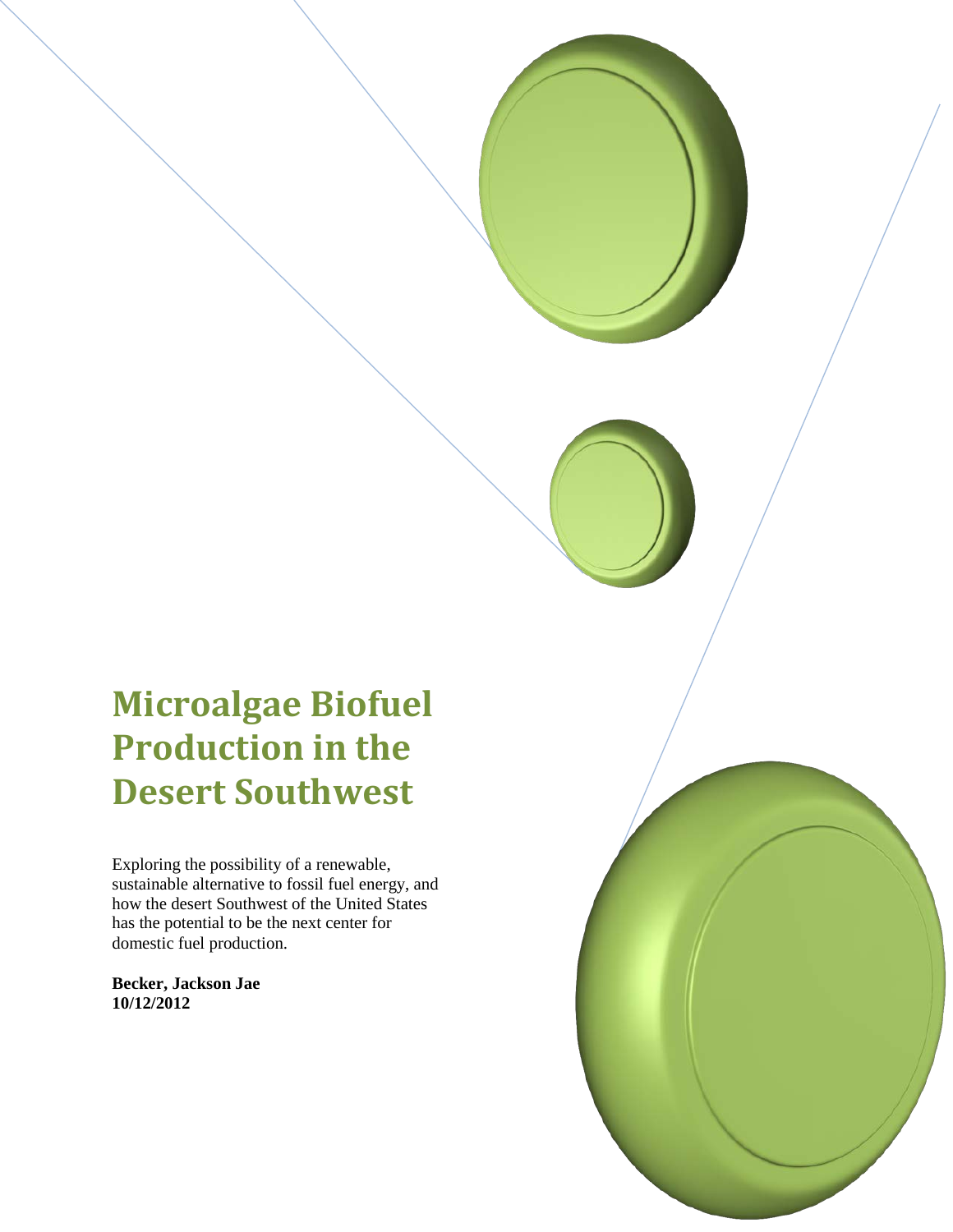# **Table of Contents**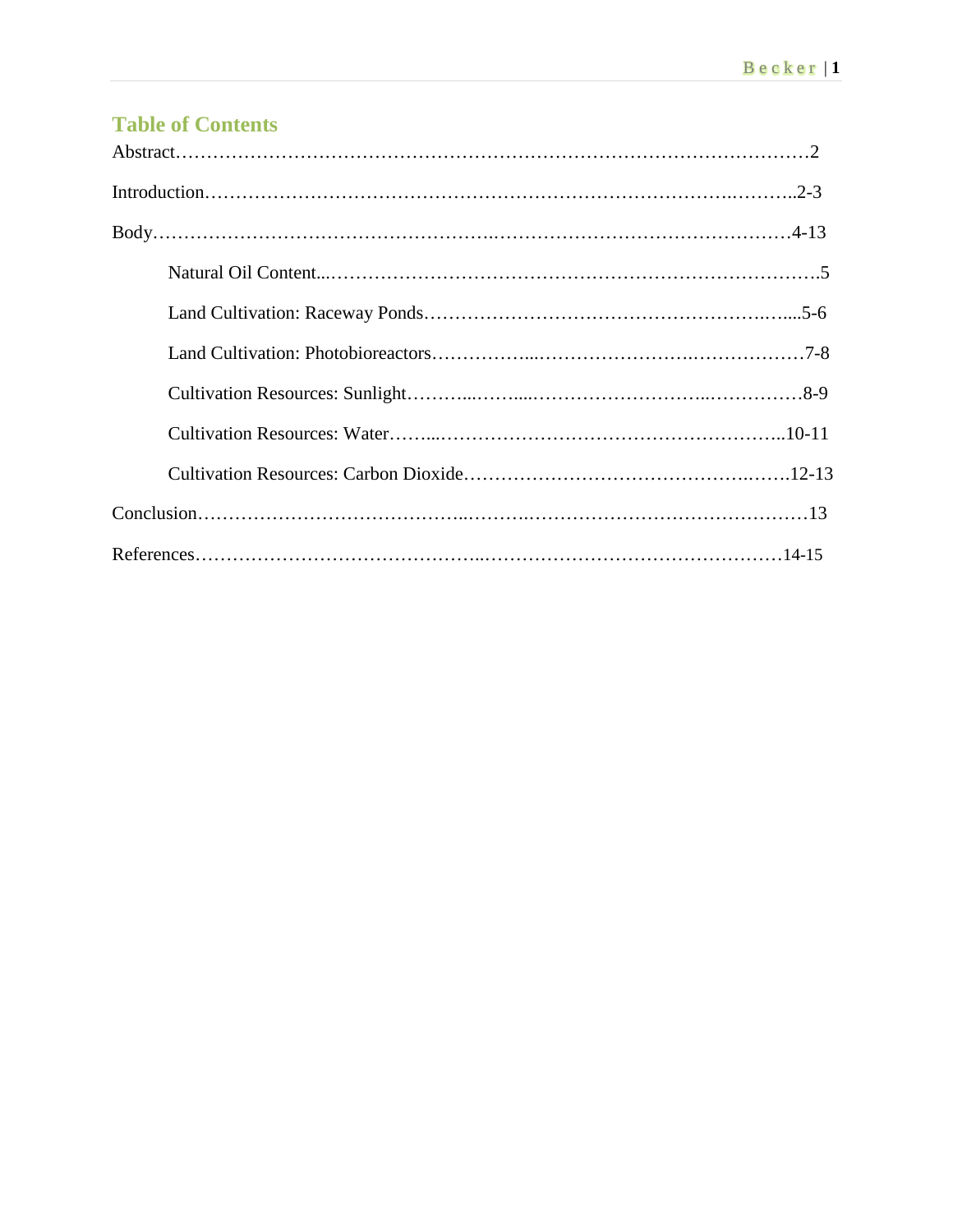#### **(ABSTRACT**

As evidence of global climate change continues to become more apparent, the world is exploring ways for humans to live sustainable lives on Earth. The combustion of fossil fuels contributes to climate change by introducing greenhouse gases to the atmosphere, and the need for an alternative fuel source is increasingly important. Biofuels from microalgae may provide a fuel source that could meet energy demands while and be less harmful to the environment than fossil fuels. Microalgae production for the use of biofuels provides a renewable, environmentally friendly, and sustainable alternative to fossil fuels. Only requiring light, water, and carbon dioxide, algae has the capability to grow virtually anywhere, however the Southwestern region of the United States would make the most suitable environment for microalgae production. With high amounts of solar radiation, very few cloudy days, and consistent annual temperatures suitable for algae cultivation, the desert Southwest would be the most appropriate area for the production of American energy.

#### **INTRODUCTION**

Since the Industrial Revolution, fossil fuels, such as coal and petroleum, have been the main fuel source in the United States. One of the largest coal deposits in the World was within the contiguous United States and off-shore oil drilling provided the US with domestic energy resources. But as the population in the US began to increase, and the use of fossil fuels increased, two issues came about; the finite source of domestic fossil fuels in the US could not support the demand of the growing population, and research showed that the use of fossil fuels was very hazardous to the environment. For years now the United States have been researching possible alternatives to fossil fuels, such as hydroelectric, nuclear, wind, and photovoltaic or solar power. There are positives and negatives to every form of alternative energy, but still the use of fossil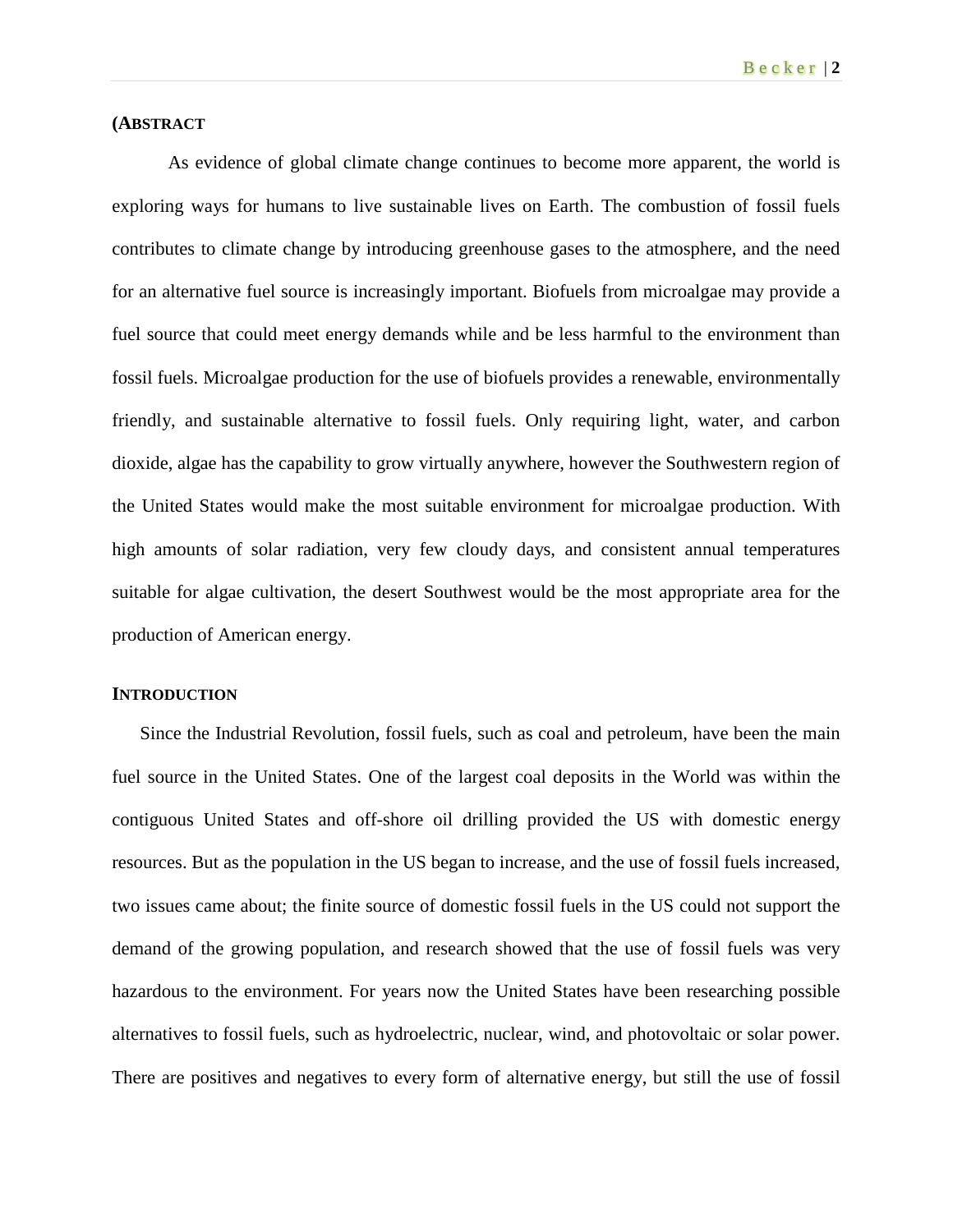fuels dominates the energy industry. In recent years however, a new alternative fuel idea has been gaining popularity. This new idea has the potential to solve both of the major issues fossil fuels create; it is a fast growing and renewable resource that could meet the United States' energy demands and it is also very environmentally friendly. This new fuel is called algae.

Algae can be used as an energy resource by turning it into a biofuel. Biofuel works the same as any other liquid fuel, such as gasoline, by simply releasing energy when burned. Biofuel made from algae would be a reliable alternative to fossil fuels because it can be cultivated in high quantities with only a few resources. In addition, the Desert Southwest region of the United States (Figure 1) would be a very suitable area for algae cultivation. Combining the upsides of using algae for fuel, and the suitable cultivation conditions of the Desert Southwest, algae biofuel has the potential to replace fossil fuels as the major energy resource in the United States.

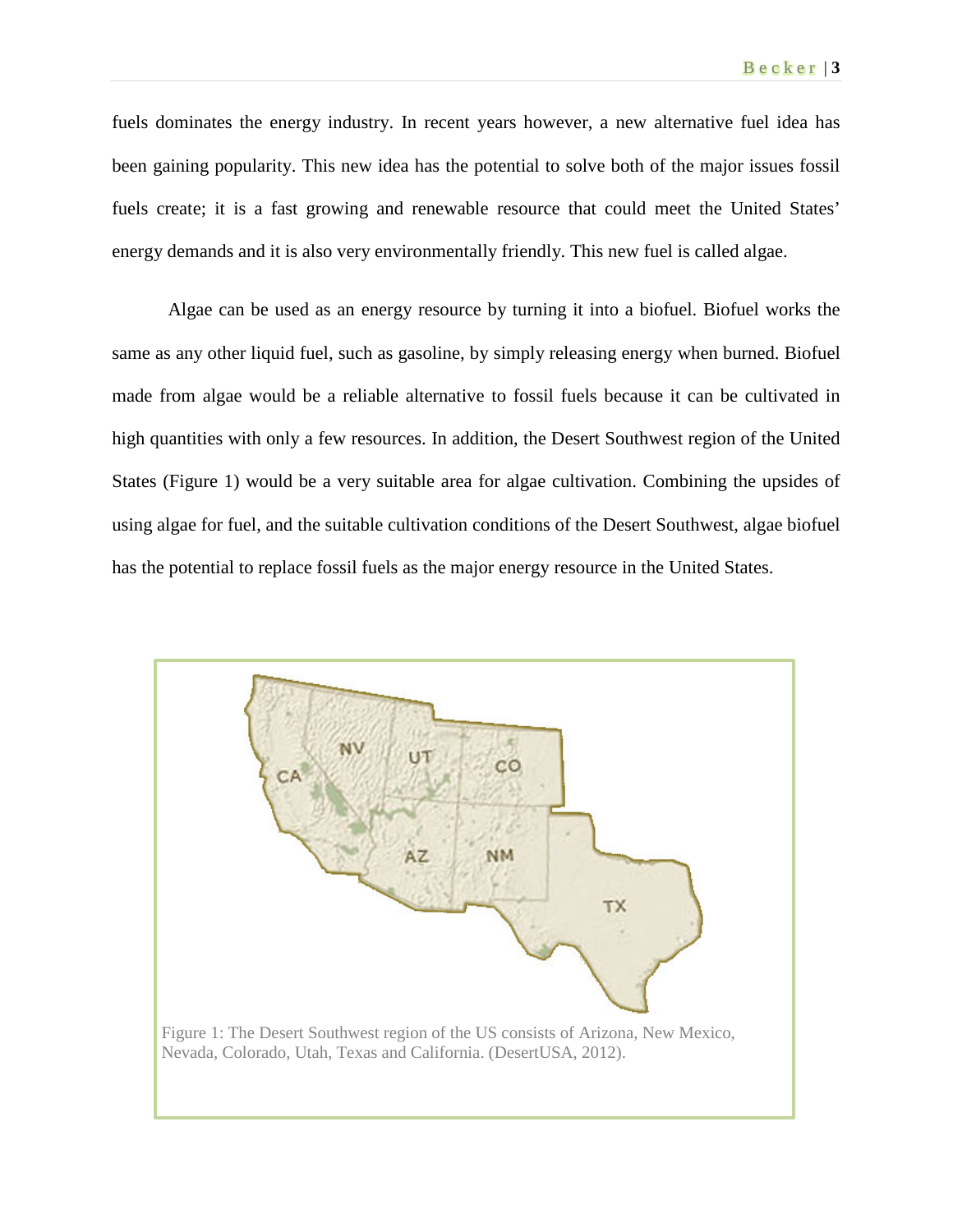# **BODY**

Algae; most people think of it as the nasty green substance that prevents swimmers from escaping the hot summer heat, but what people do not realize is that algae could hold the key to the future of energy in the United States. Algae, or more specifically microalgae, are singlecelled organisms that live in water environments around the world (Figure 2). Through a process called photosynthesis, microalgae use energy from the sun to absorb carbon dioxide  $(CO<sub>2</sub>)$  out of the air and convert it into carbohydrates, protein, and natural oils called ethanol (Trent, 2012). The natural oils produced by microalgae are what make them efficient biofuels. Biofuels are not a new science, in fact, the first time biofuels were demonstrated was by a man named Rudolph Diesel back in the year 1900 (Patil, 2008). Biofuels are any type of fuel in any physical state that was made from bio matter, or biomass (Patil, 2008). Examples of biofuels can be as simple as firewood, or more complex examples such as liquid ethanol. Today, ethanol biofuel is more commonly produced using plants such as soybeans, wheat, and corn, especially in the United

States. The production of biofuels from these plants is badly publicized, and for good reason. First of all, ethanol from these plants are not as efficient as fossil fuels, meaning one would have to burn more ethanol in order to get the same amount of energy as they would from gasoline (Trent, 2012). Second, these crops are used for food more so than for fuel, so the complaint is that using them for fuel will take away from the food yield and drive prices up



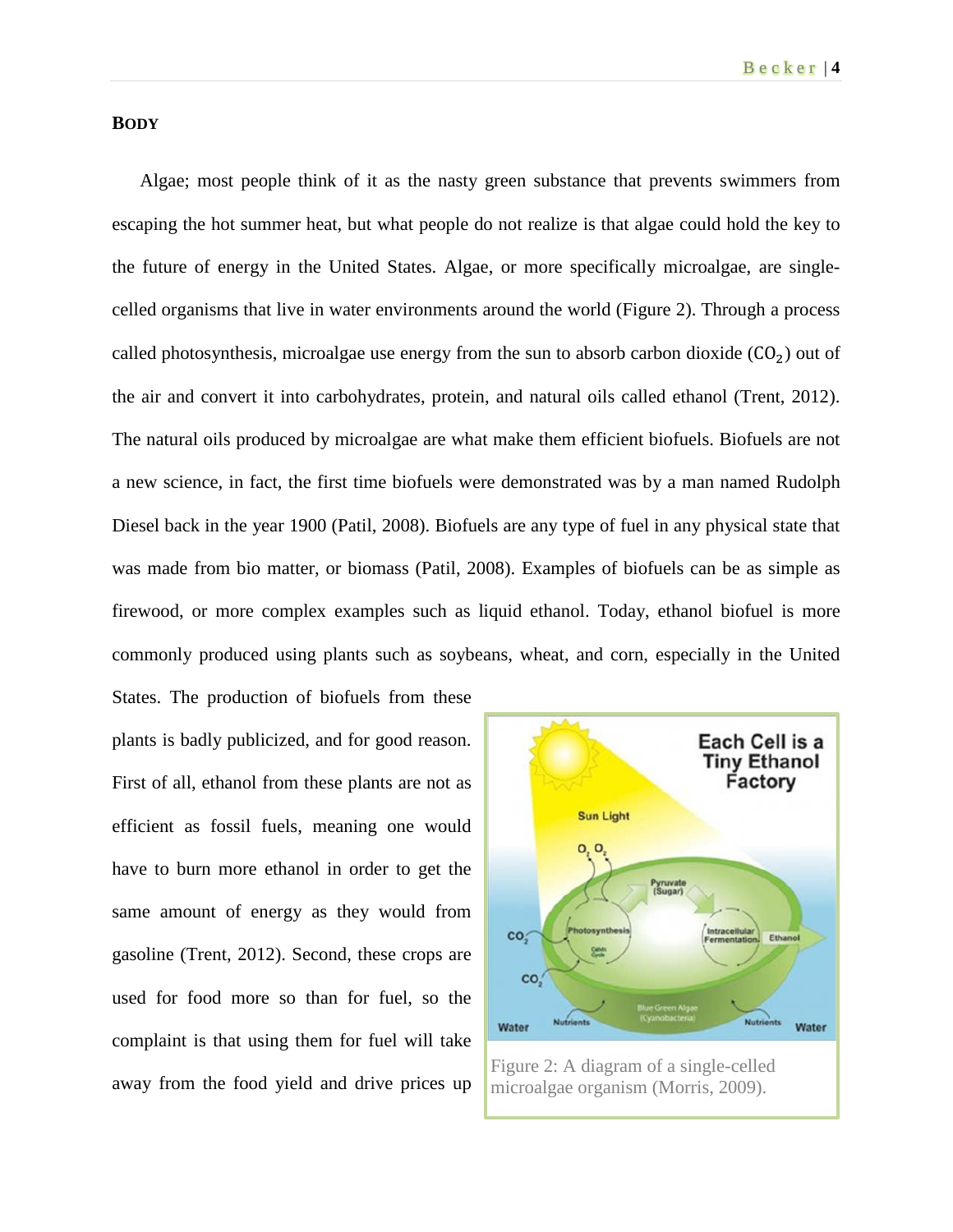(Patil, 2008). Finally, in order to meet the needs of the US, there would have to be massive amounts of these crops, which would take up huge amounts of land and space, and would also be very heavy (Patil, 2008). So even though ethanol biofuels produced from these crops would technically be a renewable resource, they still do not provide the US with a sustainable and environmentally friendly alternative to fossil fuels.

#### **NATURAL OIL CONTENT**

So what makes microalgae better than other ethanol producing plants such as corn and soybeans? The answer is in their simplicity. Unlike other ethanol producing plants, microalgae are single-celled organisms. The single-cell structure makes microalgae much less massive than the other ethanol plants, which gives microalgae many advantages. One of the advantages of microalgae is the mass needed to produce biofuel compared to other ethanol counterparts. Microalgae produce natural oils needed for biofuel at a higher rate than any other terrestrial plant (Patil, 2008). In some species of algae, the natural oil content can be as high as 70-80% of the dry weight (Patil, 2008). Furthermore, annual yields of microalgae would be much higher than terrestrial counterparts. If  $CO<sub>2</sub>$  is supplied, algae cultivation in the subtropical regions of the world could produce up to 100 grams per square meter per day of dry algae. That amount of dry algae would yield nearly 100 times more oil content than soybeans could produce with the same area of land (Patil, 2008). With yields drastically higher than other ethanol plants, microalgae already seems to be the best alternative.

#### **LAND CULTIVATION: RACEWAY PONDS**

Because other ethanol producing plants are all terrestrial plants, meaning they are cultivated in fields and not in water, they require large plots of farmland. The cultivation of terrestrial crops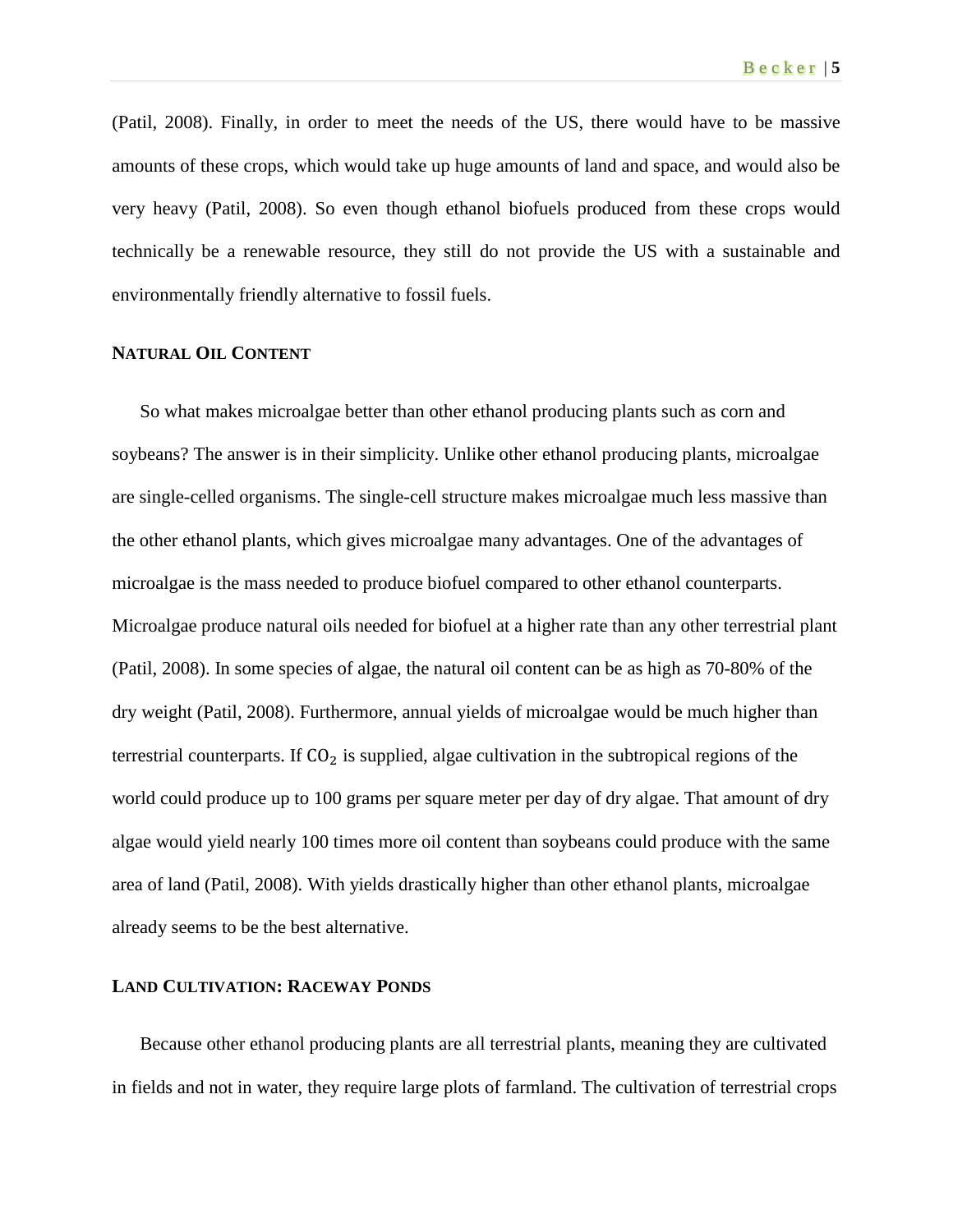has drawbacks besides land area, which include high labor, transportation, and require a great deal of chemicals for fertilizer and pesticide. Algae, on the other hand, require only three ingredients for growing; water, $CO<sub>2</sub>$  and sunshine. In algae cultivation today, there are two methods that are used. The first method is in large, open-air ponds called raceways. Raceways get their name from the elliptical shape, which resembles an auto racetrack (Figure 3). Raceway ponds are not the most efficient method for algae cultivation, and tend to have more negatives than positives. Raceways take up large areas of land, and can only be built in flat areas (Trent, 2012). On top of that, raceways also require very large amounts of water, which results in the dry weight yield of algae to decrease per unit area of land (Trent, 2012). But the biggest issue with raceway ponds is the open-air design, and the susceptibility to contamination (Sforza et al., 2012). Because the raceways are not sheltered, there is a constant risk for contamination. The raceways themselves are unprotected and susceptible to being contaminated by bacteria or other strains of algae. In addition, open-air cultivation may allow the algae within the raceways to be carried off by turbulent weather, carrier animals, or by some other means and contaminate

surrounding water bodies (Snow and Smith, 2012). In the event of algae escaping the raceways and contaminating other water bodies, this could pose a serious toxic problem to wildlife and even humans (Snow and Smith, 2012).



Figure 3: Aerial photo of open-air raceway ponds in Southern California. (Betz, 2011)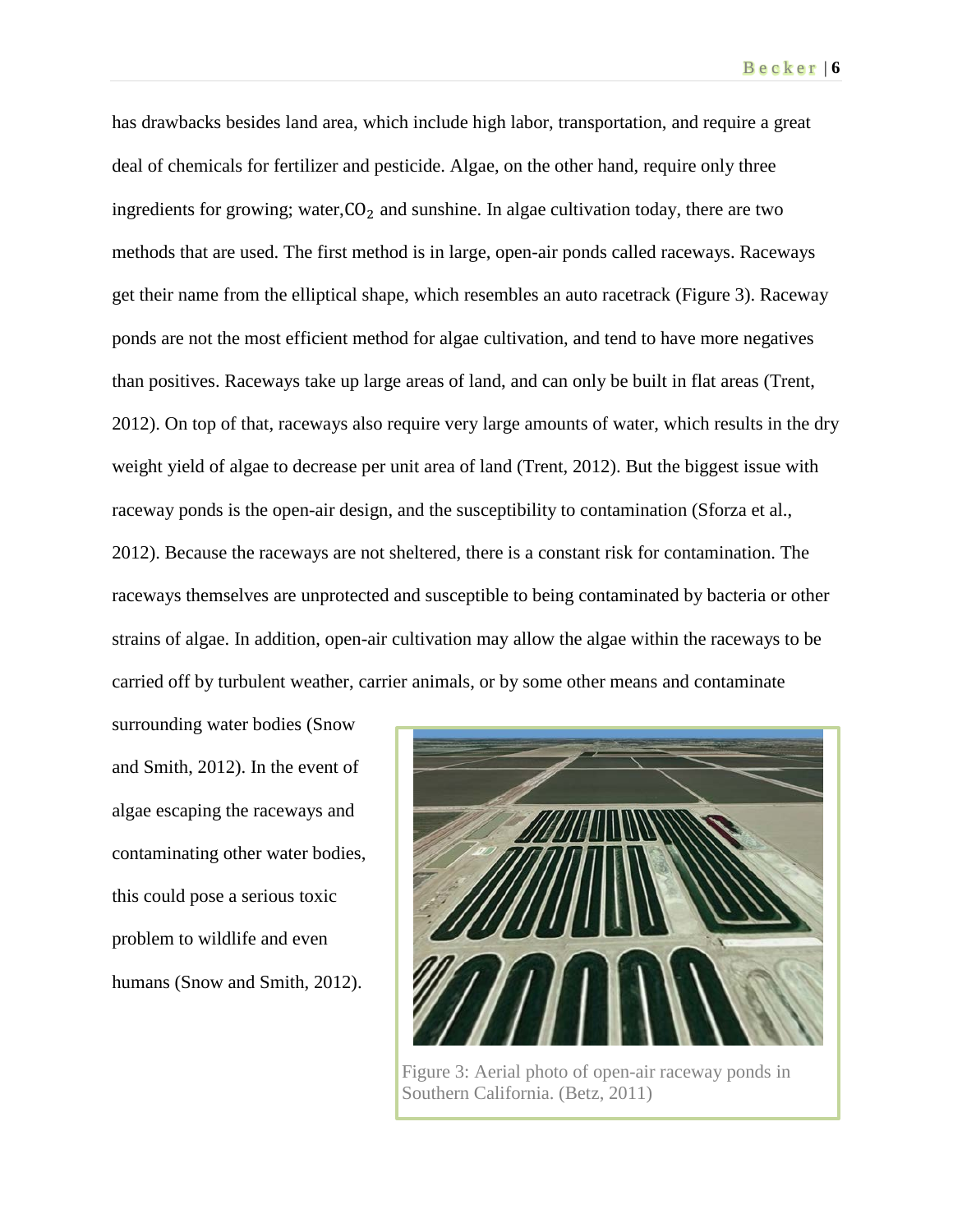# **LAND CULTIVATION:**

# **PHOTOBIOREACTORS**

The alternative method of algae cultivation, and the solution to open-air raceways, is photobioreactors, or PBRs (Figure 4). Photobioreactors are closed chambers that stimulate microalgae growth in a controlled environment (Sforza et al., 2012).



Figure 4: Photobioreactors for algae cultivation in a controlled environment. (Cal Poly).

Photobioreactors have a higher initial price tag than raceways, but the returns from PBRs are much higher. As seen in Figures 5a and 5b, PBRs consist of long tubular chambers, which are made of easily sanitized glass (Sforza et al., 2012). The chambers are filled with water for the microalgae to grow in, and exposed to sunlight and carbon dioxide (Sarisky-Reed, 2010). PBRs offer many benefits that raceway ponds cannot. For example, PBRs are in closed environments, which protect the algae and the surrounding environments to contamination (Snow and Smith, 2012). Also, PBRs do not require as much land as the raceway ponds because the chambers can be built anywhere, and the yield equivalent from PBRs is much higher than in raceway ponds (Sforza et al., 2012). Finally, in closed chambers, water loss through evaporation is prevented, which keeps the water requirements for PBRs below that for raceways (Trent, 2012). After the microalgae are grown to sufficient amounts in the PBRs, a process known as transesterfication is used to convert the algae into biofuel. Transesterfication is a process that takes three molecules of alcohol and combines them with one molecule of natural oils that the algae produce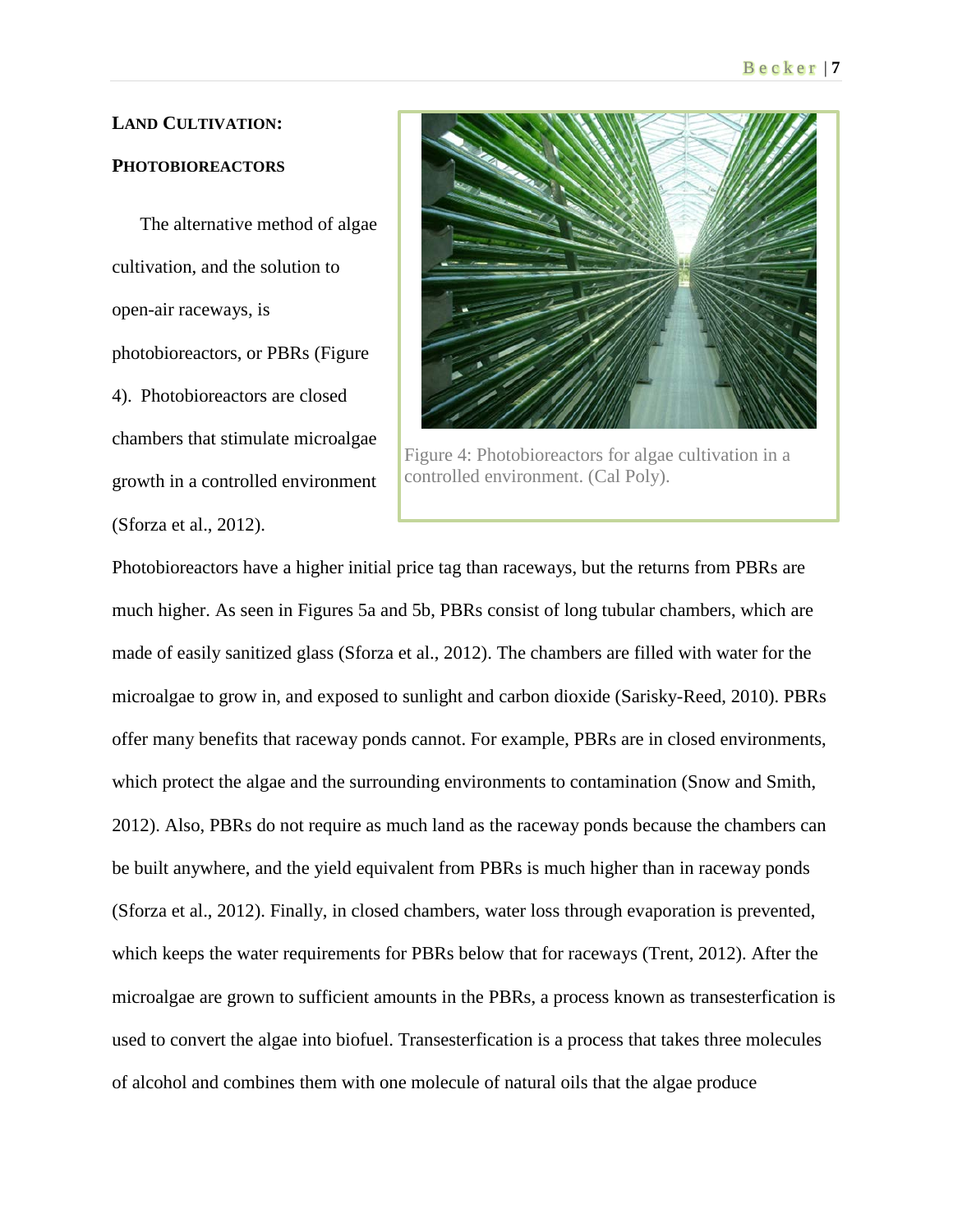

themselves (Trent, 2012). Through transesterfication, the oils are converted into a bioethanol fuel that is comparable in efficiency to regular gasoline, and even jet fuel (Sarisky-Reed, 2010). Using and improving on current photobioreactor technology, microalgae biofuel has great potential to replace fossil fuels in the United States.

# **CULTIVATION RESOURSES: SUNLIGHT**

With the technology of photobioreactors providing an efficient microalgae cultivation method, and transesterfication providing a sustainable fuel producing method, the next step is to find a suitable geographic environment to invest in PBR infrastructure.

In order to pinpoint the most appropriate area for algae production in the United States, many factors must be considered; such as land, sun exposure, water,  $CO<sub>2</sub>$  sources, temperature, evaporation, and susceptibility to severe weather (Sarisky-Reed, 2010). Since the most effective form of microalgae cultivation is through PBRs, some of the factors can be ruled out, such as evaporation and severe weather (Trent, 2012). Algae are autotrophic organisms, which mean that in order to survive they need sufficient amounts of **in**coming **sol**ar radi**ation**, or insolation (Sarisky-Reed, 2010). In the United States, the Desert Southwest regions have by far the highest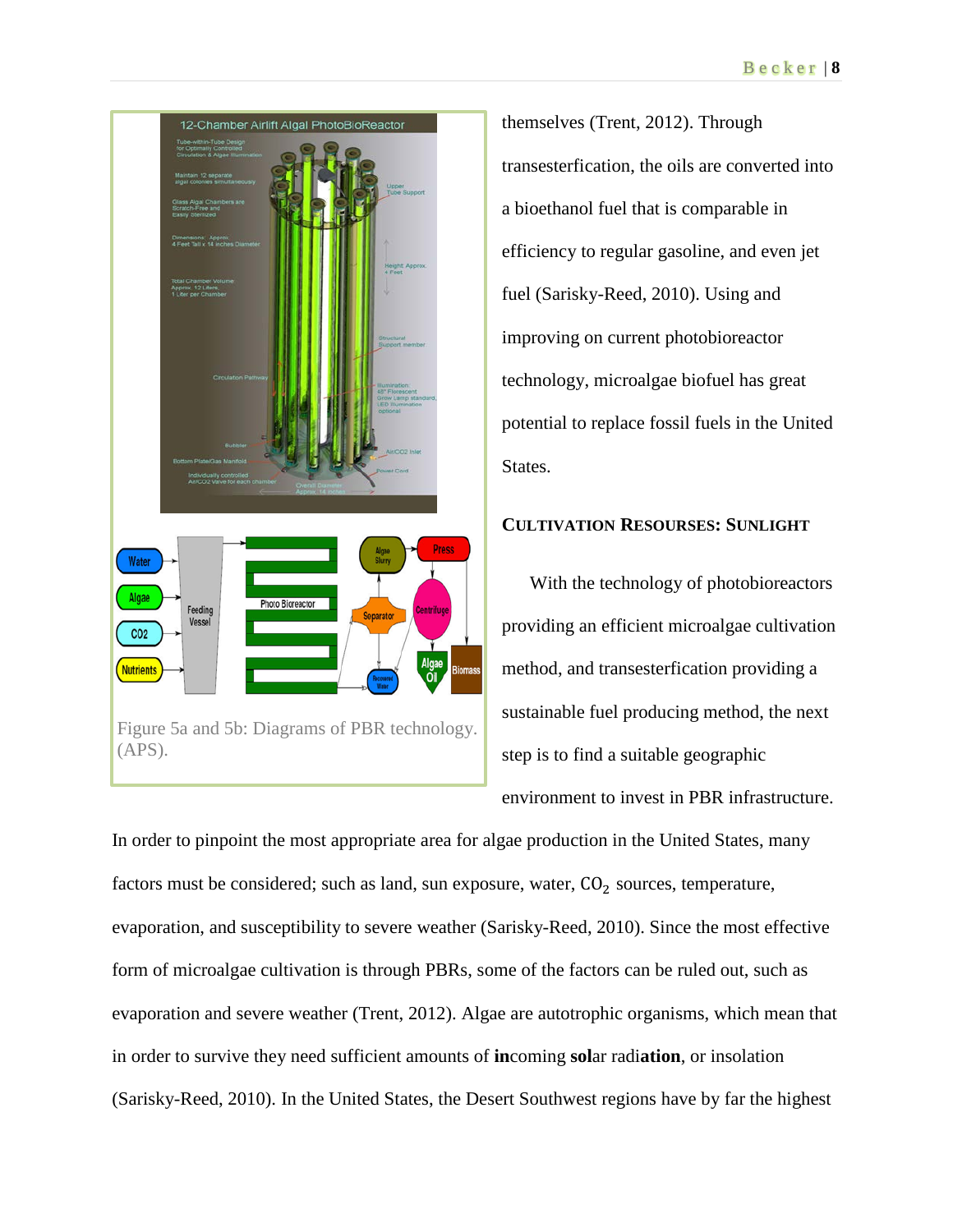intensities of insolation every year, as shown in Figure 6 (Sarisky-Reed, 2010). The most suitable environments for algae cultivation need to have at least 2800 hours of sunlight every year, have annual daily temperatures of 12°C or greater, and have at least 200 freeze-free days each year (Sarisky-Reed, 2010). Figure 7 shows the all the areas that meet the criteria for suitable algae production according the DOE Roadmap, which correlates very closely to the high insolation areas in the Southwest.



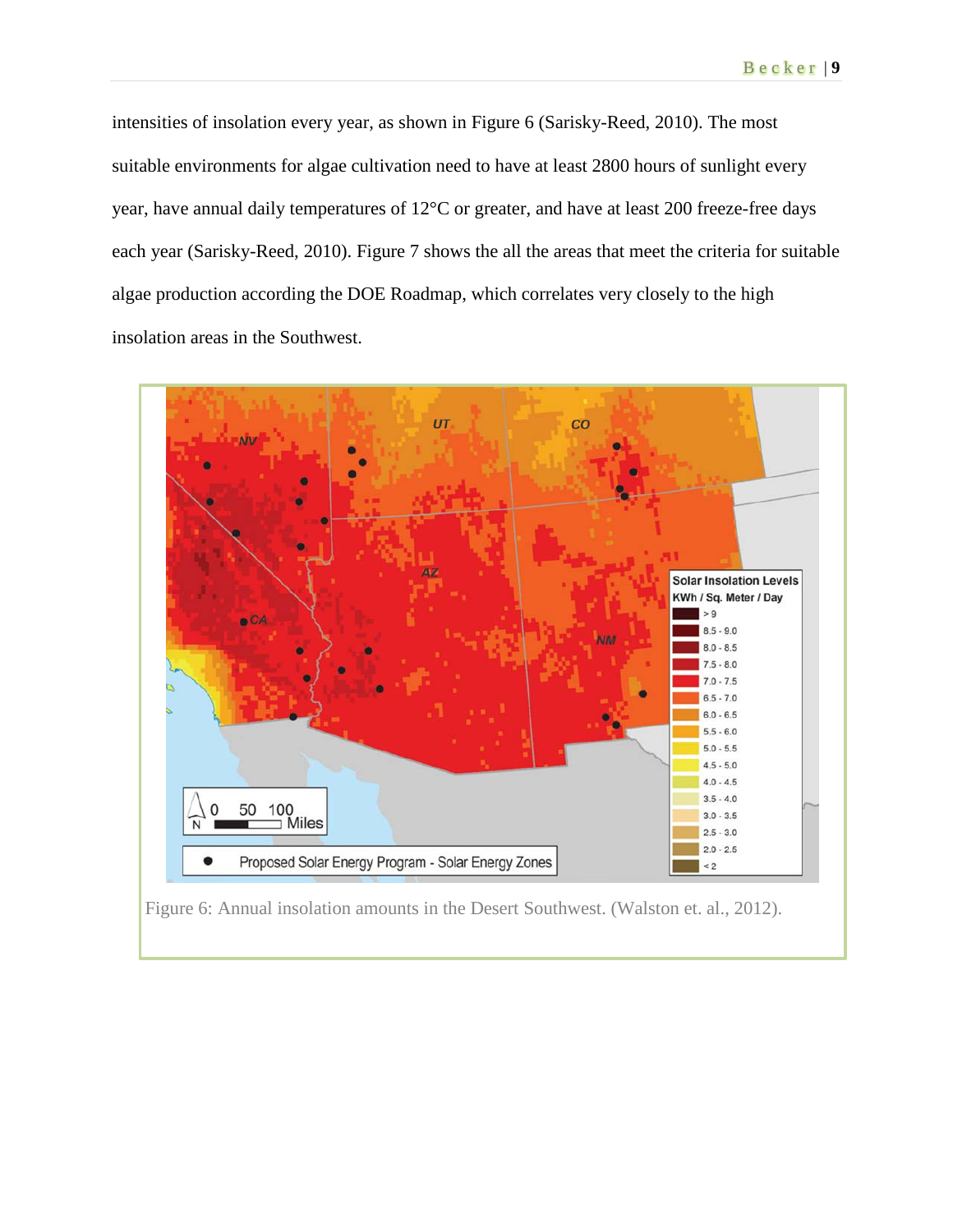

#### **CULTIVATION RESOURCES: WATER**

The second resource needed for microalgae production is water. In general, water is hard to come by in the Desert Southwest. A shortage of water would normally be a major hindrance for the cultivation of algae, but there is a solution that overcomes the water shortage and also provides benefits for surrounding municipalities; wastewater recycling. Microalgae have the capability to thrive in water that may not be suitable for other organisms (Sarisky-Reed, 2010). Not only can microalgae survive in salty and polluted water, but through a process called eutrophication microalgae can use the chemicals and nutrients to treat the water and make it fresh (Trent, 2012). Essentially, growing algae with wastewater resources serves as a triplepositive; the wastewater already has the nutrients needed to stimulate algal growth, the wastewater is treated to safe levels for reuse, and the recycling of water is extraordinarily helpful in a desert region with low water resources. In addition, algae production could be achieved in coastal regions of the Southwest, particularly Southern California, as proposed by the National Atmospheric Space Administration's (NASA) Offshore Membrane Enclosures for Growing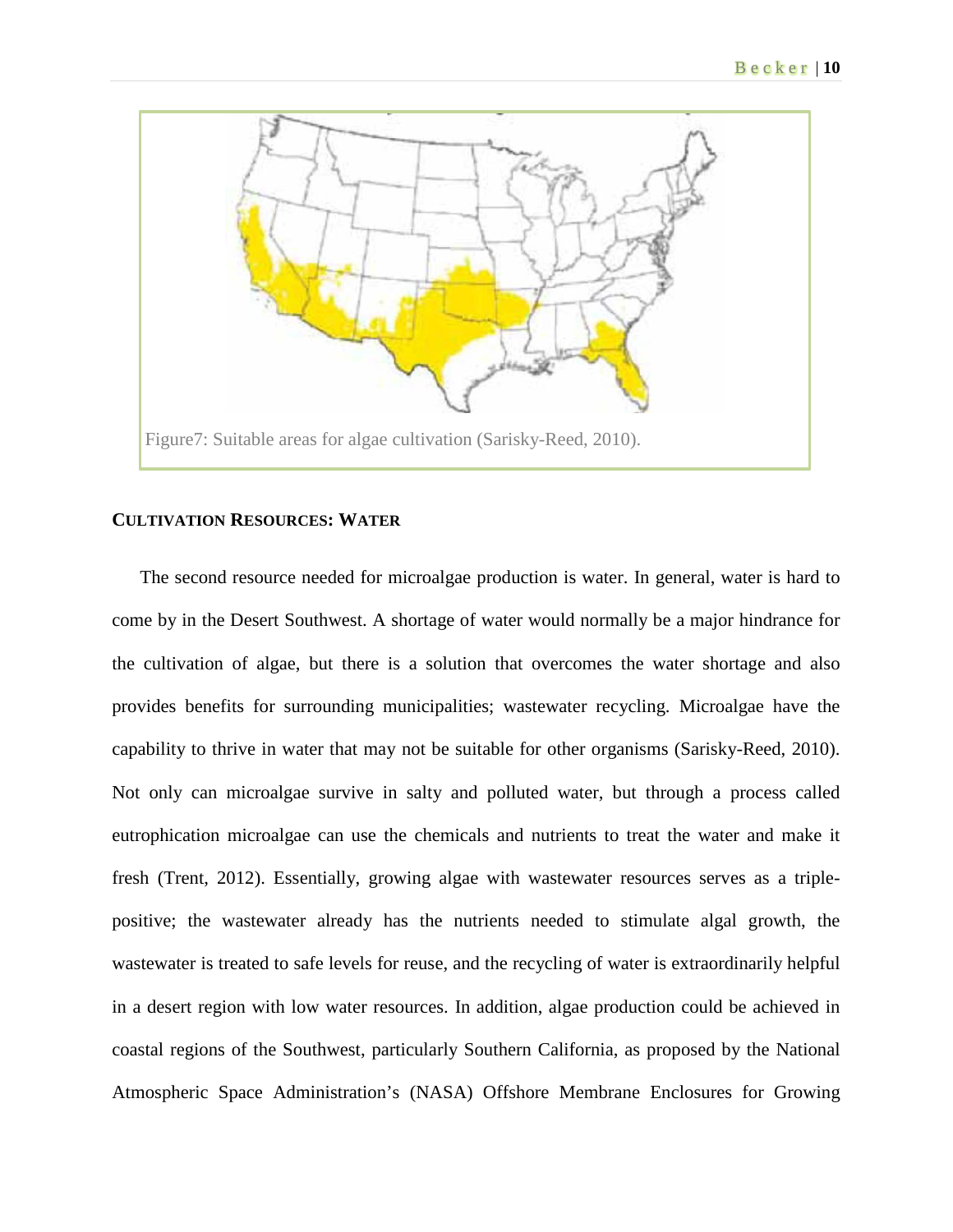Algae (OMEGA) program (Trent, 2012). OMEGA was proposed by NASA Oceanographer Jonathan Trent as an idea for sustainable algae production in coastal regions. OMEGA works by growing algae in floating plastic PBRs that are buoyed offshore (Trent, 2012). The PBRs are placed in locations near municipalities that dump wastewater into the ocean. The plastic PBRs are made of semipermeable membranes that allow water, some salt, and other nutrients from the wastewater into the PBR, but keep the microalgae contained inside (Trent, 2012). The OMEGA system provides the same benefits as regular wastewater treatment, but the water supply is even less of an issue because it would take place in the ocean.

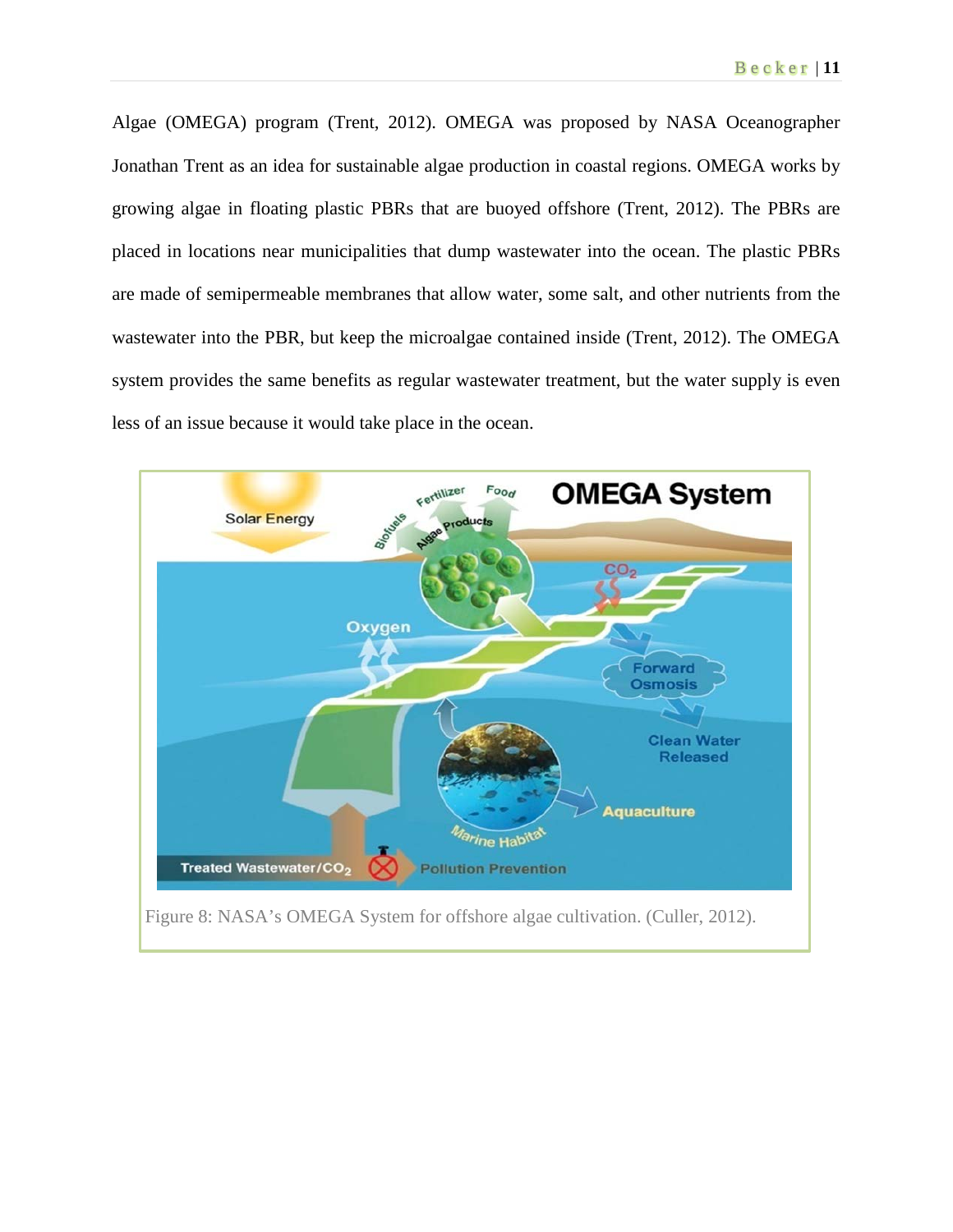# **CULTIVATION RESOURCES: CARBON DIOXIDE**

The final resource required for algae cultivation is  $CO<sub>2</sub>$ .  $CO<sub>2</sub>$  is naturally prevalent in the atmosphere, and serves an important role.  $CO<sub>2</sub>$  is a greenhouse gas that helps trap the Earth's emitted radiation and keep the surface warm enough to sustain life (Sarisky-Reed, 2010). However, the burning of fossil fuels has greatly increased the amount of  $CO<sub>2</sub>$  in the Earth's atmosphere to hazardous levels. The cultivation of algae and use of microalgae biofuels can serve as a sustainable solutions for  $CO<sub>2</sub>$  emissions. Algae, like all plants, require  $CO<sub>2</sub>$  to stimulate photosynthesis. Algae naturally absorb  $CO<sub>2</sub>$  from the atmosphere, but large-scale production of microalgae for biofuel would require large amounts of  $CO<sub>2</sub>$ . Similar to the use of water, there is a method for obtaining large amounts of polluted  $CO<sub>2</sub>$  from factories. Large amounts of  $CO<sub>2</sub>$  are emitted daily from power plants, oil refineries, and other industrial factories; in fact, the generation of electricity from coal burning power plants accounts for over 80 percent of  $CO<sub>2</sub>$ every year in the United States, as shown in Figure 9 (Sarisky-Reed, 2010). If algae infrastructure could be located in areas within close proximity to power plants or other industrial

| <b>CATEGORY</b>                         | (Million Metric Ton/Year) | <b>NUMBER OF SOURCES</b> |
|-----------------------------------------|---------------------------|--------------------------|
| Ag Processing                           | 63                        | 140                      |
| <b>Cement Plants</b>                    |                           |                          |
| Electricity Generation                  | 2 702 5                   | 3.002                    |
| <b>Ethanol Plants</b>                   |                           | 163                      |
| Fertilizer                              |                           |                          |
| Industrial                              | 1419                      | 665                      |
|                                         | 3.6                       | 53                       |
| Petroleum and Natural<br>Gas Processing |                           | 475                      |
| Refineries/Chemical                     | 196.9                     |                          |
| Total                                   | 3.276.1                   |                          |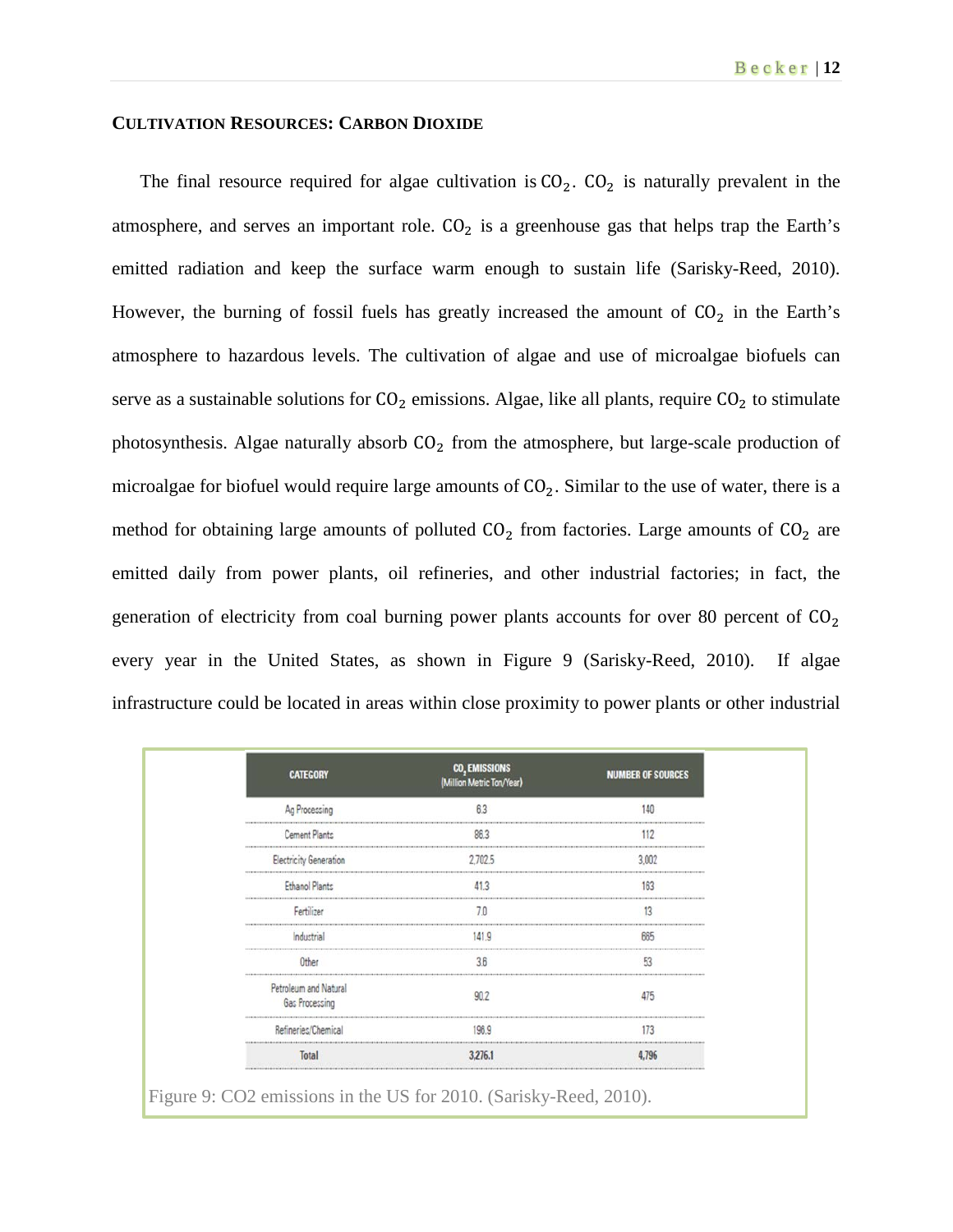facilities, the  $CO<sub>2</sub>$  emitted from those factories could be captured and fed to the algae through bubblers at the base of PBRs (Sforza, 2012). This would ensure the algae have sufficient amounts of  $CO<sub>2</sub>$  for photosynthesis, and would also serve as a  $CO<sub>2</sub>$  fixation process for the factories (Sarisky-Reed, 2010). Not only does  $CO<sub>2</sub>$  serve as a nutrient source for the microalgae, but it also helps control temperatures in the PBRs. The Desert Southwest may be a suitable environment for microalgae cultivation in terms of insolation, but with high insolation comes high temperatures. When growing microalgae in contained PBRs, there is a risk of cooking the algae, but pumping  $CO<sub>2</sub>$  gas into the PBRs through bubblers would help keep the temperatures inside the PBRs cool enough for the microalgae to survive (Trent, 2012). Furthermore, if and when microalgae production makes the jump to large-scale production levels, the entire world could see  $CO<sub>2</sub>$  amounts in the atmosphere drastically drop from hazardous to natural levels. Large-scale cultivation of algae would mean more  $CO<sub>2</sub>$  capture and fixation, and large-scale production of microalgae biofuel would mean far less  $CO<sub>2</sub>$  emissions.

#### **CONCLUSION**

As the use of fossil fuels is proving to be an unsustainable energy method and the combustion of fossil fuels is having hazardous consequences on the atmosphere and the environment. The United States are in dire needs of an alternative to fossil fuels, and microalgae biofuel has the potential to replace fossil fuels and offer added bonuses. Microalgae biofuel is a renewable energy resource that can be cultivated through photobioreactors. It would make sense for these PBRs to be located in the Desert Southwest region of the United States. With more than adequate amounts of insolation, sustainable water resources in wastewater facilities, and sustainable  $CO<sub>2</sub>$  resources in power generating facilities, the Desert Southwest is the most logical choice for sustainable microalgae cultivation and biofuel production.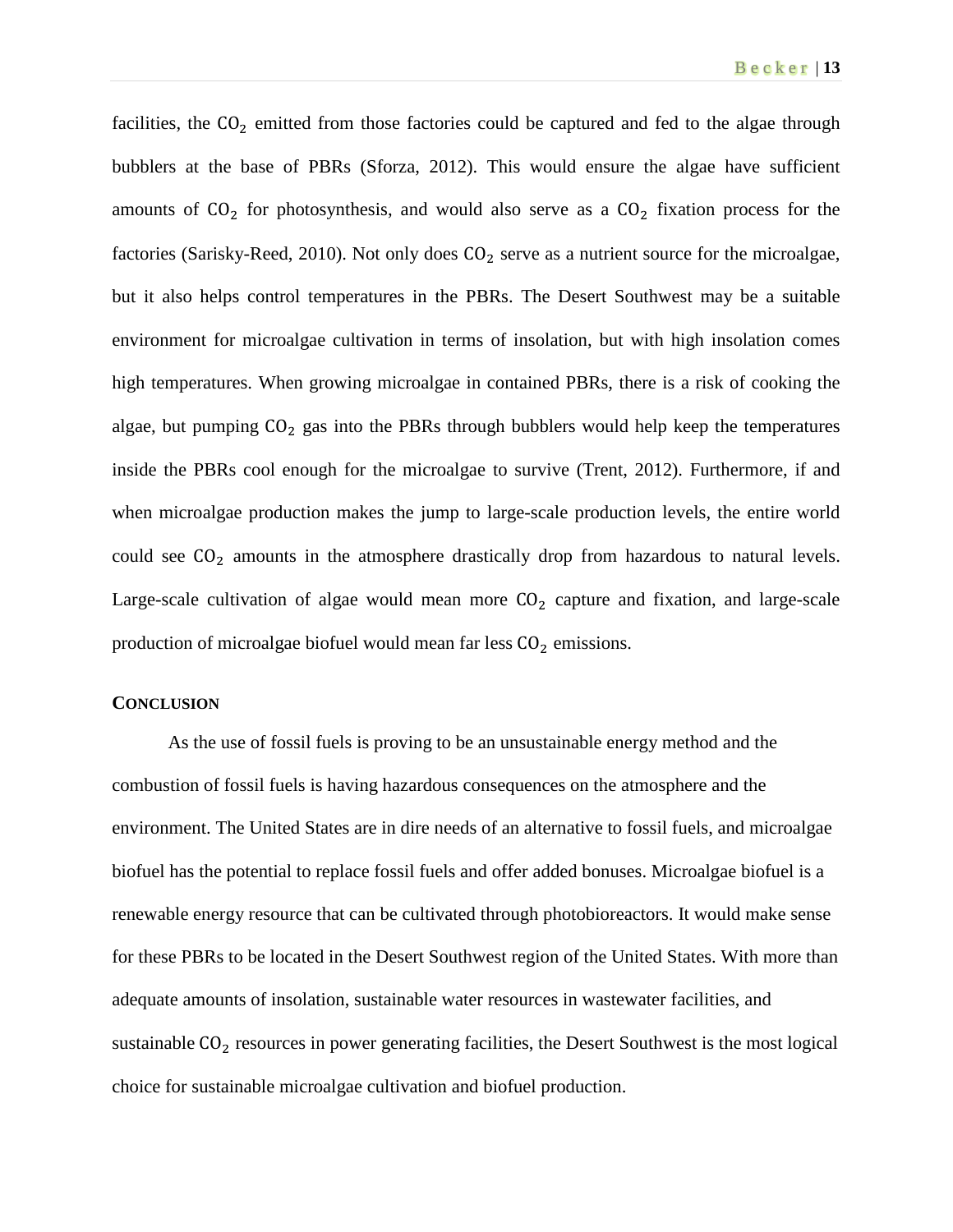#### **REFERENCES**

APS. "Growing the Algae." *Algae Production Systems*.

[http://www.algaeproductionsystems.com/equipment.html.](http://www.algaeproductionsystems.com/equipment.html)

Betz, E., "Pond scum a viable alternative to imported oil." *GeoSpace*. 2011;

[http://blogs.agu.org/geospace/2011/04/27/algae-biofuel/.](http://blogs.agu.org/geospace/2011/04/27/algae-biofuel/)

Cal Poly. "Controlled Environment: Agriculture & Energy:Working Group." *California* 

*Polytechnic State University.* [http://www.brae.calpoly.edu/CEAE/biofuels.html.](http://www.brae.calpoly.edu/CEAE/biofuels.html)

Culler, J., "OMEGA Benefits." *National Atmospheric and Space Administration.* 2012;

[http://www.nasa.gov/centers/ames/research/OMEGA/news/imagegallery/omega\\_benefits](http://www.nasa.gov/centers/ames/research/OMEGA/news/imagegallery/omega_benefits) \_diagram2.html.

- DesertUSA. "Desert Destinations: The Southwest and Its Deserts." *DesertUSA*. 2012; [http://www.desertusa.com/park.html.](http://www.desertusa.com/park.html)
- Morris, B., "The big boys of industry move into next-generation algae fuels." *Politics in the Zeros.* 2009; [http://polizeros.com/2009/08/01/the-big-boys-of-industry-move-into-next](http://polizeros.com/2009/08/01/the-big-boys-of-industry-move-into-next-)generation-algae-fuels/.
- Patil, V., Tran, K.Q., Giselrød, H.R., "Towards Sustainable Production of Biofuels from Microalgae." *International Journal of Molecular Sciences*. 2008; 9(7): 1188-1195.